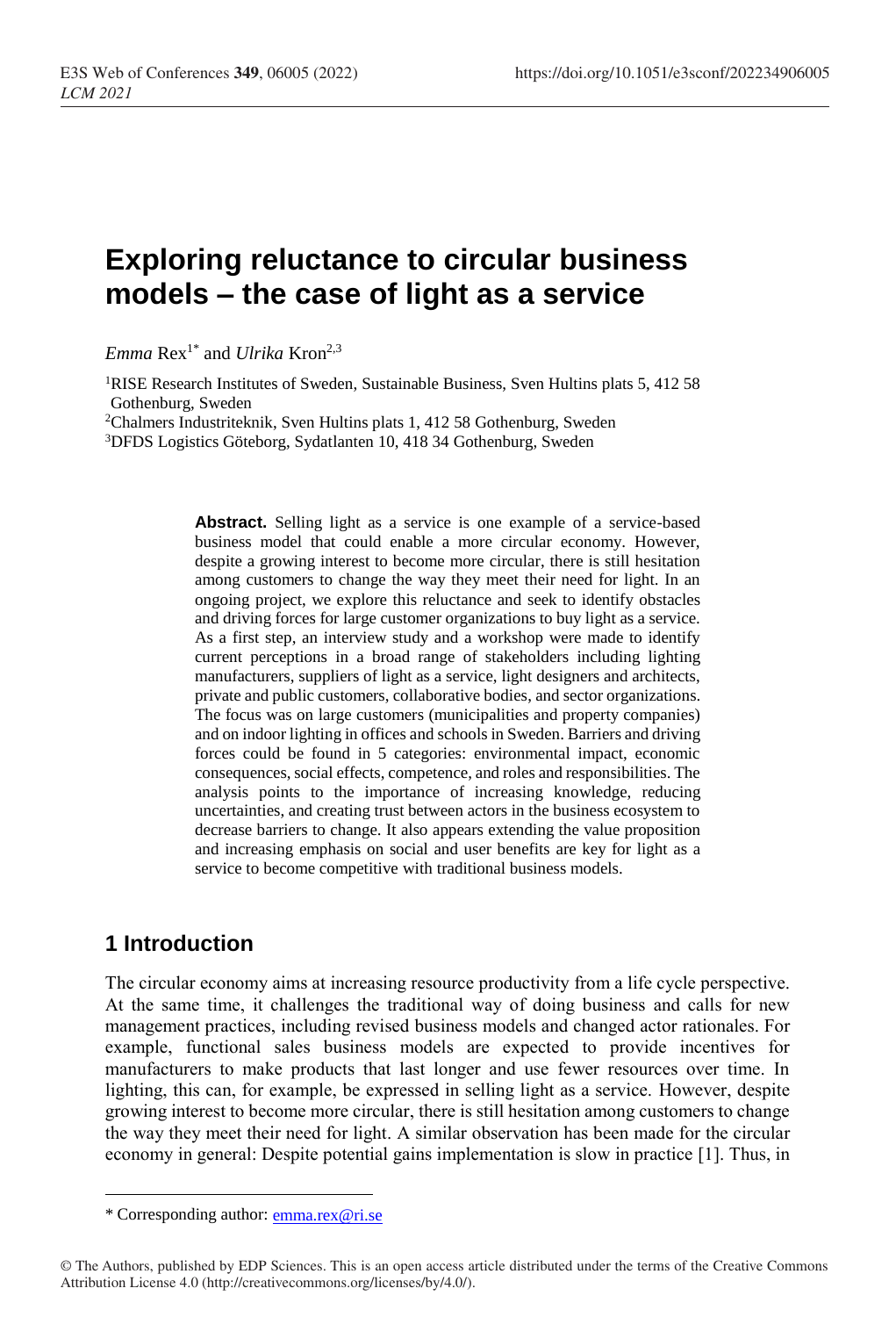an ongoing project, we explore customers' reluctance and seek to identify obstacles and driving forces for large customer organizations to buy light as a service.

There are different business models providing light as a service. The concept examined in this article builds upon a subscription to lighting [2]. Instead of buying lighting fixtures, the customer subscribes to a service of always having the "right light", given a monthly fee. The supplier retains ownership of the fixtures and cares for installation, maintenance, and adjustments throughout the contracted time.

Product service systems like the above are often put forward as an effective instrument for a more resource-efficient and circular economy, but in practice, their environmental effects may differ substantially and need to be assessed for each specific case [3]. A case study between a traditional supply of lighting and functional sales of light has been done by Jacobson et al [4] showing that the studied light as a service concept had about half the environmental impact compared to the traditional solution. The life cycle cost calculation, on the other hand, was in favour of the traditional business model, although the authors point out that this comparison did not include all costs, e.g. costs for adaptations or loan costs that may arise in the traditional alternative. In addition, "secondary cost savings" of the functional sales, such as improved job performance and reduced absenteeism, were also not included.

#### **1.1 Understanding stakeholder perceptions of obstacles and drivers**

This paper presents results from a study that aims to increase understanding between suppliers and customers of what drives and prevents a system shift in how light is procured from a linear to a circular practice - through the sales and procurement of light as a service. The entire project runs from August 2020 to May 2022. This paper reports on results from the first part of the project, which consisted of a cross-stakeholder interview study to identify and explore current understandings and concerns regarding light as a service among a broad range of stakeholders. The work focuses on indoor lighting in public or private spaces, such as schools and offices, with the customers being municipal or private real estate companies. The first part of the study is aimed at collecting examples of perceived obstacles and driving forces for light as a service among the broad range of stakeholders and to initiate cross-actor dialogue in the sector on how to overcome potential barriers to change.

#### **2 Methods and data**

The research has had a grounded approach, aiming at building theory from data through stakeholder interviews and interactions. Initial respondents were identified through brainstorming in the project team (consisting of researchers in life cycle management and circular economy and a supplier of light as a service). Further respondents were added through snowball sampling, where initial respondents recommended additional interviewees. The final sample was selected by the researchers to have a balanced representation of actors in different categories in the business ecosystem (no. of responders in parentheses):

- Suppliers  $(7)$  Lighting suppliers (small, medium, and large), wholesales, construction companies
- Supporting actors  $(8)$  Architects, light designers, governmental agencies, trade associations
- Customers  $(5)$  Regions, municipalities, private estate companies

The response rate was very high, all respondents asked were willing to contribute to the study, indicating a high interest in the topic. Only a minor share of the respondents had personal experience in actual implementation or use of light as a service. In all, 20 interviews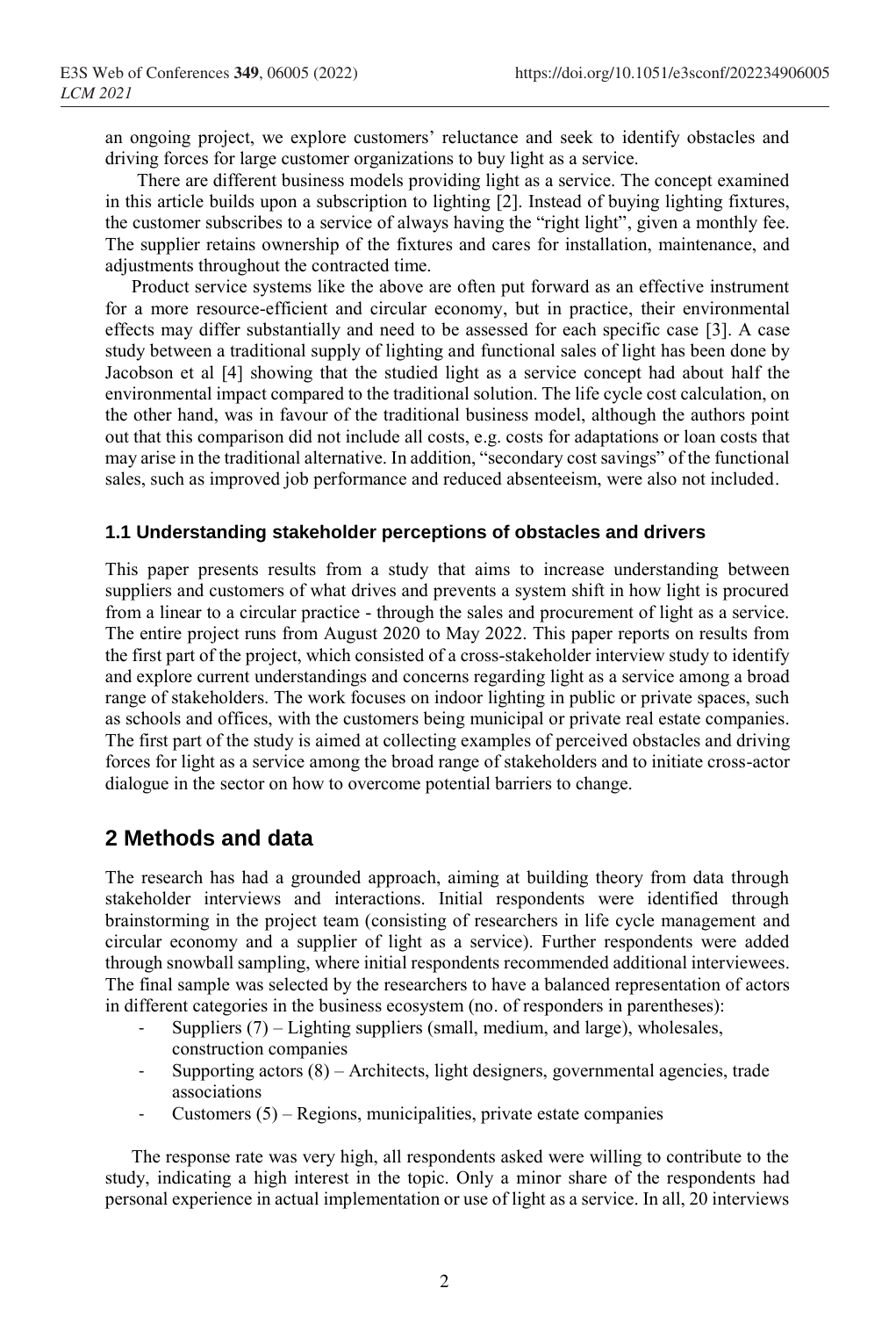were made (through telephone or web meetings). Each interview lasted about 1 hour and was documented through notes taken by the researcher during the interview.

Interviews were semi-structured. After a short introduction to the project given by the researcher, a conversation followed that evolved around:

- the general role of the respondent and the organization
- partners, roles, and business models in supply and demand of light
- experience and perceptions of circular economy, circular business models, and circular procurement
- advice on additional stakeholders or initiatives to explore

Results from the interview studies were further discussed in a stakeholder workshop to which respondents and additional stakeholders were invited. The overall purpose of the workshop was to validate the results and jointly discuss obstacles and opportunities with light as a service across stakeholder groups. The workshop was digital, lasted for 3 h and was attended by 20 people.

In a subsequent analysis of the results, interview transcripts were revisited to analyze what constituted potential common barriers and driving forces to light as a service in each identified category. The researchers also compared subjects and rationales between stakeholders being advocators with those being more neutral to the suggested business model.

### **3 Results and analysis**

In semi-structured interviews, respondents talked freely about their experience, associations, hopes, and concerns regarding a circular economy and light as a service. In the analysis, the researchers identified reoccurring themes in responses, and based on these reoccurring themes from the empirical material, five categories could be identified that together covered the majority of aspects brought up by respondents; environmental impact, economic consequences, social aspects, competence, and, roles and responsibilities. See Table 1 for a list of categories and examples of aspects in each category.

A "heat map" was made to see if the three groups of stakeholders spontaneously emphasized different categories in their responses. Generally, responses were quite similar across stakeholders and most respondents commented in all categories. (Reduced) environmental impact and (lack of) competence (particularly among customers in regard to purchasing a function and technical issues around lightning) were emphasized by all stakeholder groups. Social aspects, such as work environment and impact on health and learning, were mainly put forward among the customer representatives. However, this kind of conclusion comparing results between the stakeholder groups should be made with caution, as the sample size was small and the setup was not designed for quantitative comparisons.

In the workshop following the interview studies, stakeholders were discussing the heat map and what may pose barriers to further market share for functional sales of light. They were also able to add new barriers or driving forces not yet identified from interviews.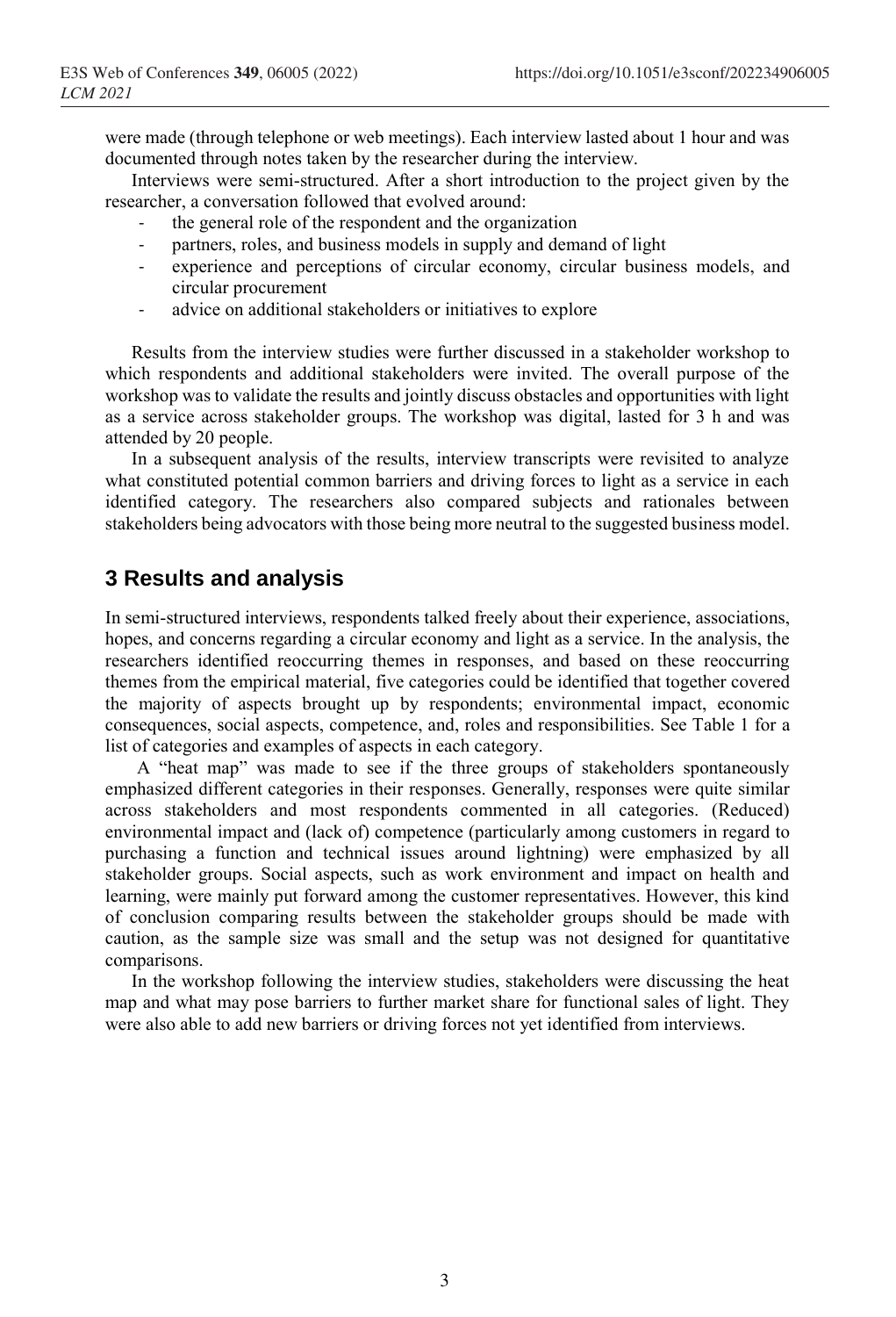| Category                      | <b>Examples of aspects brought up by respondents</b>                                                                                                                                                                                                                                                                                                   |  |  |  |  |
|-------------------------------|--------------------------------------------------------------------------------------------------------------------------------------------------------------------------------------------------------------------------------------------------------------------------------------------------------------------------------------------------------|--|--|--|--|
| Environmental<br>impact       | Potential environmental benefits.<br>Linkages to environmental and circular goals.                                                                                                                                                                                                                                                                     |  |  |  |  |
| Economic<br>consequences      | How to economically compare the different business model<br>How to include other values than financial in the assessment<br>Potential depreciation effects when lighting fixtures are<br>owned by a third party                                                                                                                                        |  |  |  |  |
| Social aspects                | The role of light for work ergonomics, wellbeing among users<br>and effects on learning and productivity<br>How premises for use and user adapted lighting may change<br>with different business models                                                                                                                                                |  |  |  |  |
| Competence                    | Uncertainties in how to procure a function<br>Uncertainties in legal issues in public procurement laws<br>Risk of customers not having enough technical knowledge to<br>place the right demands and follow up on them<br>Lack of competence in economic assessments in a life cycle<br>perspective                                                     |  |  |  |  |
| Roles and<br>responsibilities | Uncertainties in legal and technical responsibilities and<br>liability Complexity of actors involved (e.g. lighting<br>designers, architects, building contractors, and electricians in<br>addition to lighting companies).<br>The need for trust between supplier and customer<br>Concerns about the change of suppliers and contracting<br>timelines |  |  |  |  |

|  | Table 1. Categories of stakeholder associations and concerns as regards light as a service. |  |  |
|--|---------------------------------------------------------------------------------------------|--|--|
|  |                                                                                             |  |  |

#### **3.1 Barriers and driving forces**

After the workshop, the interview transcripts were revisited by the researchers to analyze what constituted barriers and driving forces to light as a service in each identified category. The researchers also searched for differences in rationales between stakeholders being advocators of the concept and those being more neutral to the suggested business model.

#### *3.1.1 Environmental impact*

A reduced environmental impact seems to be the main rationale for stakeholders to be interested in light as a service. Light as a service was generally perceived as beneficial from an environmental point of view (e.g. resources and climate).

#### *3.1.2 Economic consequences*

Respondents expressed both interest in, and uncertainties about, the economic consequences of light as a service. A reoccurring concern was how to make a fair comparison of the costs between a traditional supply of light and a functional sales business model. Respondents identified both direct and indirect economic effects as important to better understand and assess. Examples of the latter included how to assess other values than financial in the economic valuation, and potential depreciation effects when lighting fixtures are owned by a third party.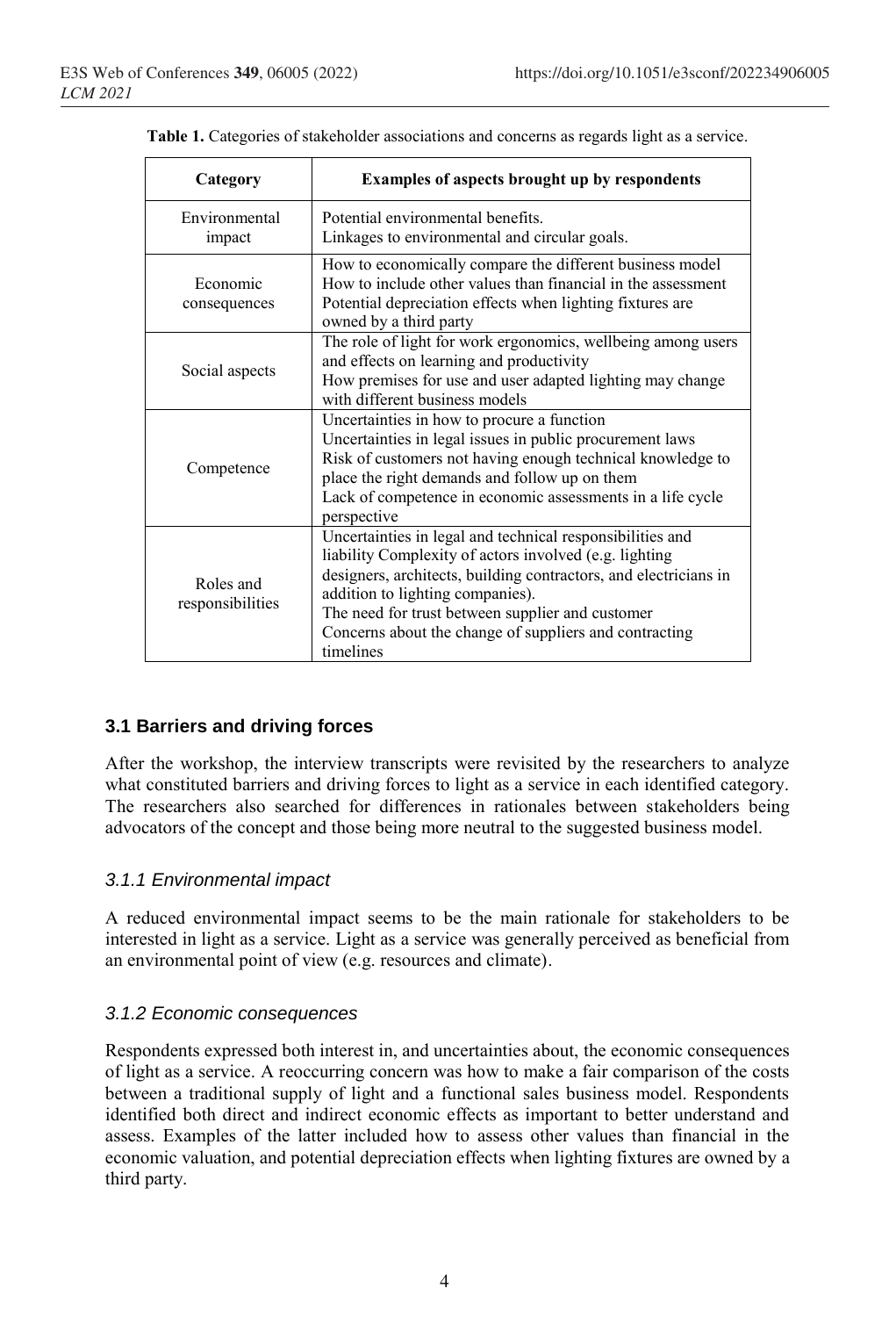#### *3.1.3 Social aspects*

Social aspects were not the main topic for all respondents, but for some stakeholders, notably mainly those being the main advocators for light as a service, this was a major issue. The function-based business model allows for a more active adjustment of lighting depending on the uses and users of the building. In doing so, proponents see potential in improving work ergonomics, health, productivity, and wellbeing. Some respondents emphasizing these qualities could also provide concrete examples of social and health effects of users after the introduction of light as a service.

#### *3.1.4 Competence*

Both interviews and the workshop indicated widespread knowledge gaps concerning the concept of light as a service, with questions from how to assess and follow up on economic and social effects to technical and legal issues of installation and maintenance. Customers were particularly seen as a stakeholder group in need of increased competence, e.g., in how to procure a function, how to formulate demands, and how to follow up on economic effects. At the same time, questions were also raised on what is reasonable to demand from the customers/purchasing organization in regard to its ability and responsibility in increasing its competence in such a technically complex area as lighting.

#### *3.1.5 Roles and responsibilities*

Lighting includes many different actors in its design and installation, from light designers and architects to lighting fixture producers, distributors, electricians, and facility managers. A shift in business model stirs established business relationships and induces uncertainties in legal and technical roles and responsibilities. The stakeholders also expressed concerns that functional sales would provide lock-in effects and make a change in supplier more difficult.

The supply and demand of light include a complex actor structure that produces both soft and hard values. To this end, an all-inclusive solution through functional sales could make it easier for the customers, who then "only" need to express the performance wanted. However, knowledge, tools, and experience in formulating needs and assessing effects (environmental, economic, and social) are lacking. To end the stalemate, customers probably need to trust the supplier in providing the function asked for, until a larger number of reference cases exist. In parallel, there is a need for developing knowledge, experience, and tools for follow-up on service provided.

#### **3.2 Value proposition revisited**

The category "social aspects" draw the researchers' attention as some respondents (notably those being advocators of light as a service) put a lot of emphasis on this particular field, while it was not mentioned at all by others. Typically, stakeholders with their own experience and/or focus on the users (e.g. customer representatives), saw benefits such as better work ergonomics and increased health among users due to increased possibilities of adaptation of lighting. Thus, their perception of the value proposition seemed to be a shift from "lighting fixtures" to "always the right light". In contrast, those perceiving light as a service being merely a shift from buying "lighting fixtures" to buying "lighting" struggled with question marks on practical and economic issues and did not see clear overall benefits with the new concept.

The sample for the observation above is small and needs further research to be verified. Yet, a hypothesis from the study is that the (perceived) system boundaries of the value